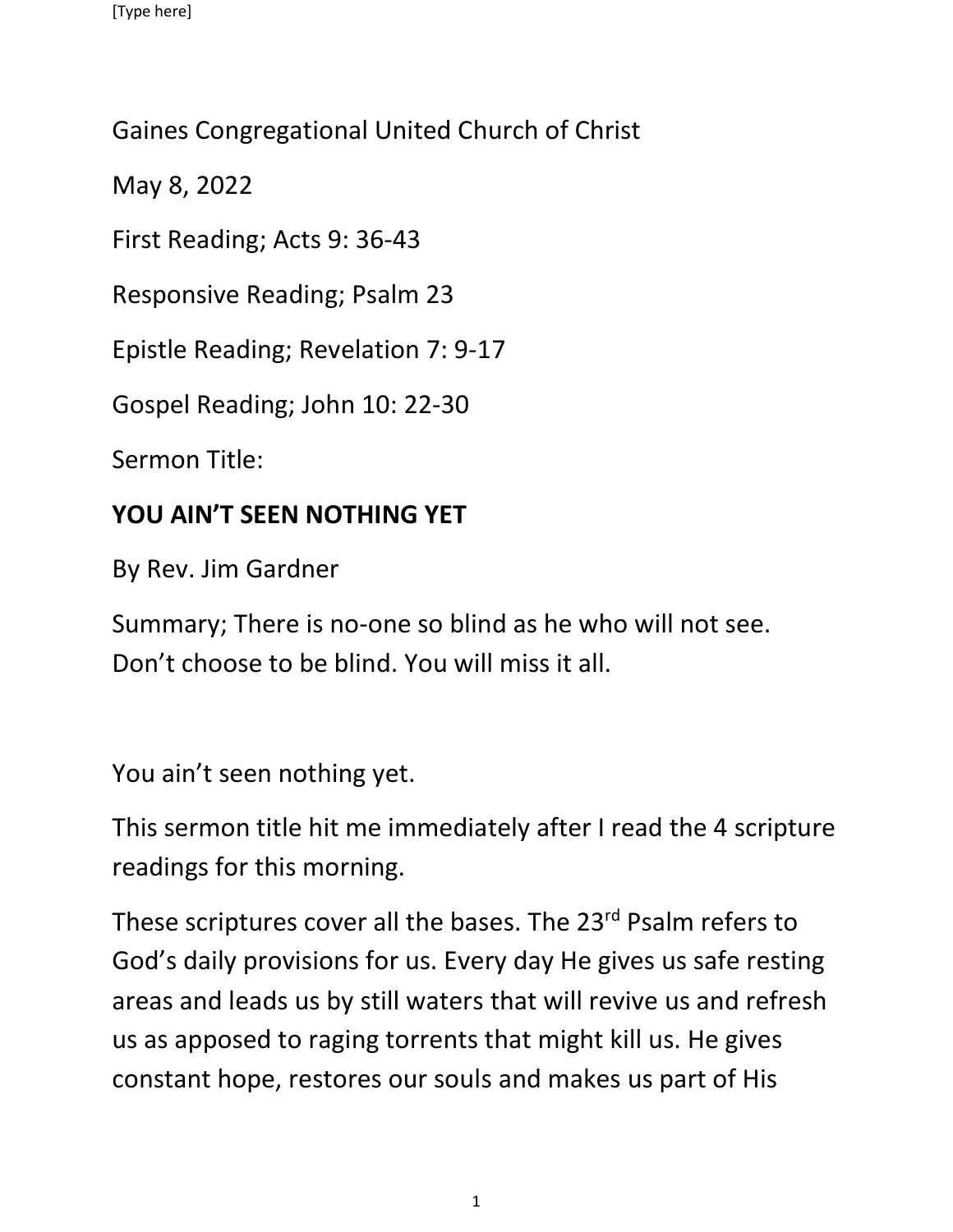family by anointing us. He protects us and guides us always so that we may live in the house of the Lord every day, forever.

In Acts we see the story of Tabitha, or also called Dorcas. Tabitha is a wonderful woman, the kind of lady we honor on Mother's Day. She has spent her life serving others with her talent of making clothes. So many of us are blessed by what mothers and other wonderful women have done for us that helped us to become the people that we are today. Tabitha died and Peter was summoned to come to her.

I must make it clear that Peter did not raise Tabitha from the dead. Jesus healed and raised the dead by acting on His own divine status. Peter on the other hand, cleared the room and prayed to God and when he felt God's answer he said, "Tabitha get up."

We are not Jesus. We cannot perform miracles, but like Peter we can pray. God heard Peter's prayer and God hears our prayers too. If we believe like Peter and pray to our God that we truly believe in, every now and then God will grant us a life altering miracle. God can and will grant us an occasional miracle and show us that, "We ain't seen nothing yet."

This scripture covers that one time, one event that can and does happen in the lives of so many of us.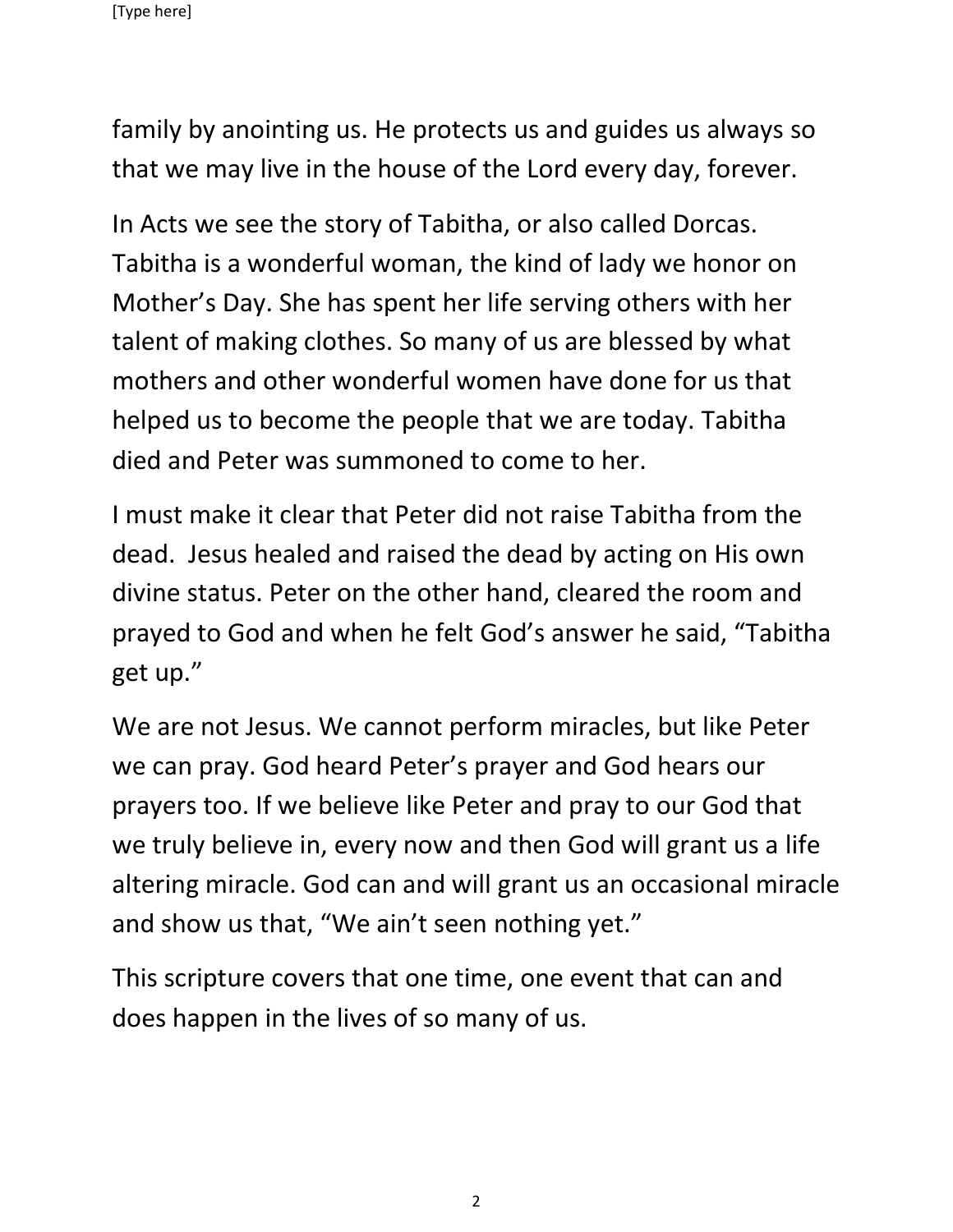Now we come to the lesson from Revelation. This is almost too awesome to believe. Kind of like so many other happenings in the Bible, like the Exodus and the battles, and the Manna from heaven and the resurrection to name a few.

Oh, by the way, non-believers will say all that stuff can not be true. Look at all the inconsistencies. To that I reply, I was a Policeman for 12 years and one of the first things that we learned is that if all the witnesses have the exact same story then you simply can not trust it. We all see things through our own eyes and we will always see some things differently. We will all put more importance on certain things heard or seen than the person next to us will. If all the accounts are identical then the story has been coached. The Bible even speaks to this when it says, "Many more signs were given that would fill many books, but these are revealed to you so that you may believe that Jesus is the Christ and the Son of God." OK that is paraphrased a little but it is close.

The book of Revelation, and especially this account has differing interpretations. Some say that this is referring to after the millennium reign of Christ and others feel that this is during the tribulation. If you believe the rapture must come before the tribulation then you cannot believe that we are possibly in the beginning stages of the tribulation. On the other hand if you believe that Revelation is not prophesy as such but a beautiful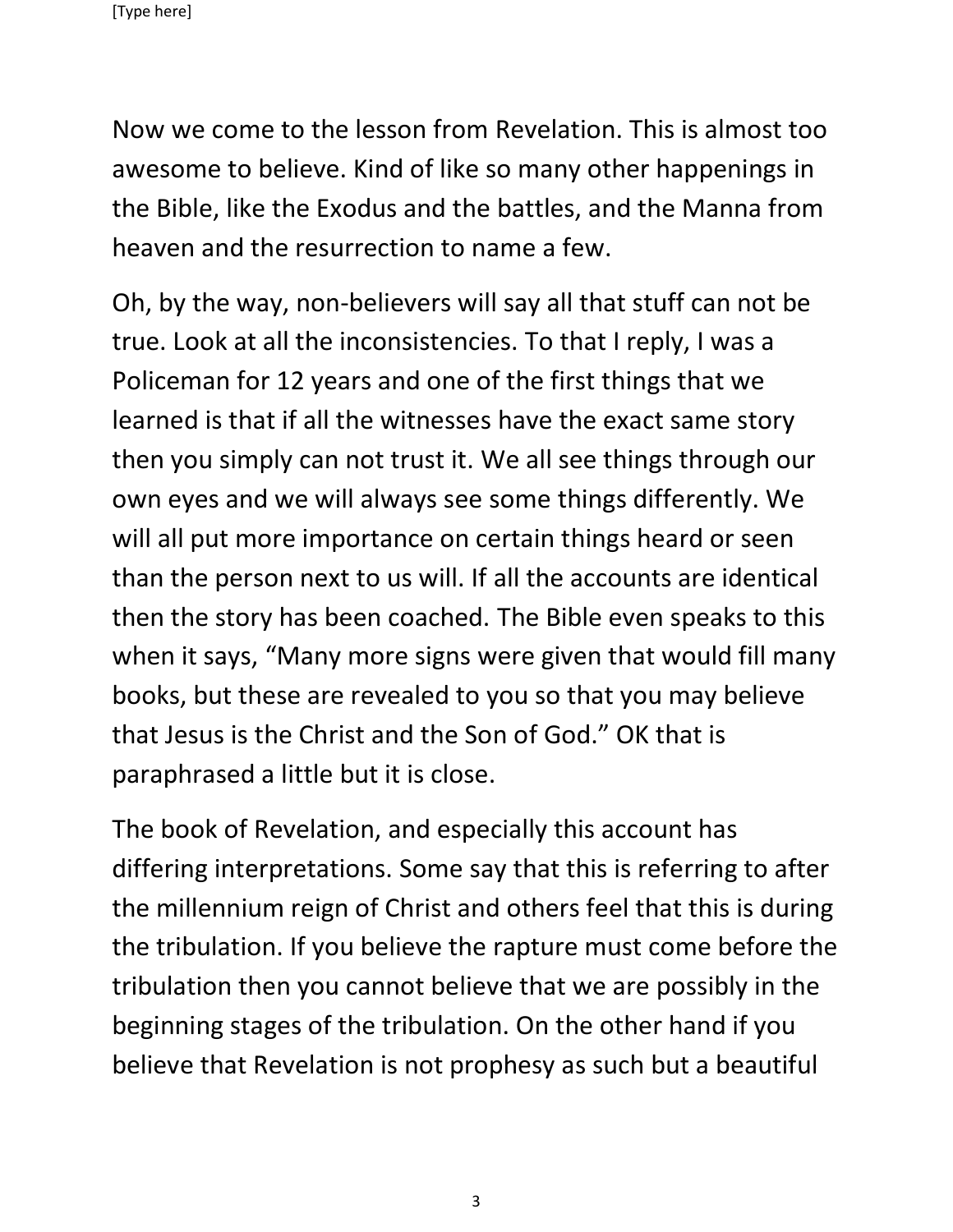rendition of the magnitude of the possibilities of God then you might see this as a possibility that God is bringing the hearts of all the people in the world, or at least more than ever before, closer than ever before then you might see the Ukraine situation as a possible worldwide life changing event.

Has the world ever cried out in unison to a despicable invasion and brutality as it has in the case of the invasion of Ukraine? Has the world ever been so unified in trying to stop it without resorting to war? If this is a possibility, is this a sign of what may very well be a pending miracle? I'm not saying that it is but I am saying that if it is, I sure do not want to miss it because I am not too afraid to believe that with God all things are possible.

This brings us to our Gospel Lesson.

Jesus is walking in the Temple, Solomon's porch to be specific, and the unbelieving Jews ask Him when will He show His true self. To this Jesus answers in paraphrase, "Hey guys I already told you and you did not believe, and I already showed you with my signs and you are still too stubborn to believe. You are beyond hope. You can't hear me because you refuse to believe. You are not worth the trouble. My sheep hear my voice and they follow me." Back in Jeremiah it says, "Hear this now, O foolish people, without understanding, who have eyes and see not. And who have ears and hear not." Indicating that there is no one so blind as he who WILL NOT SEE.

4